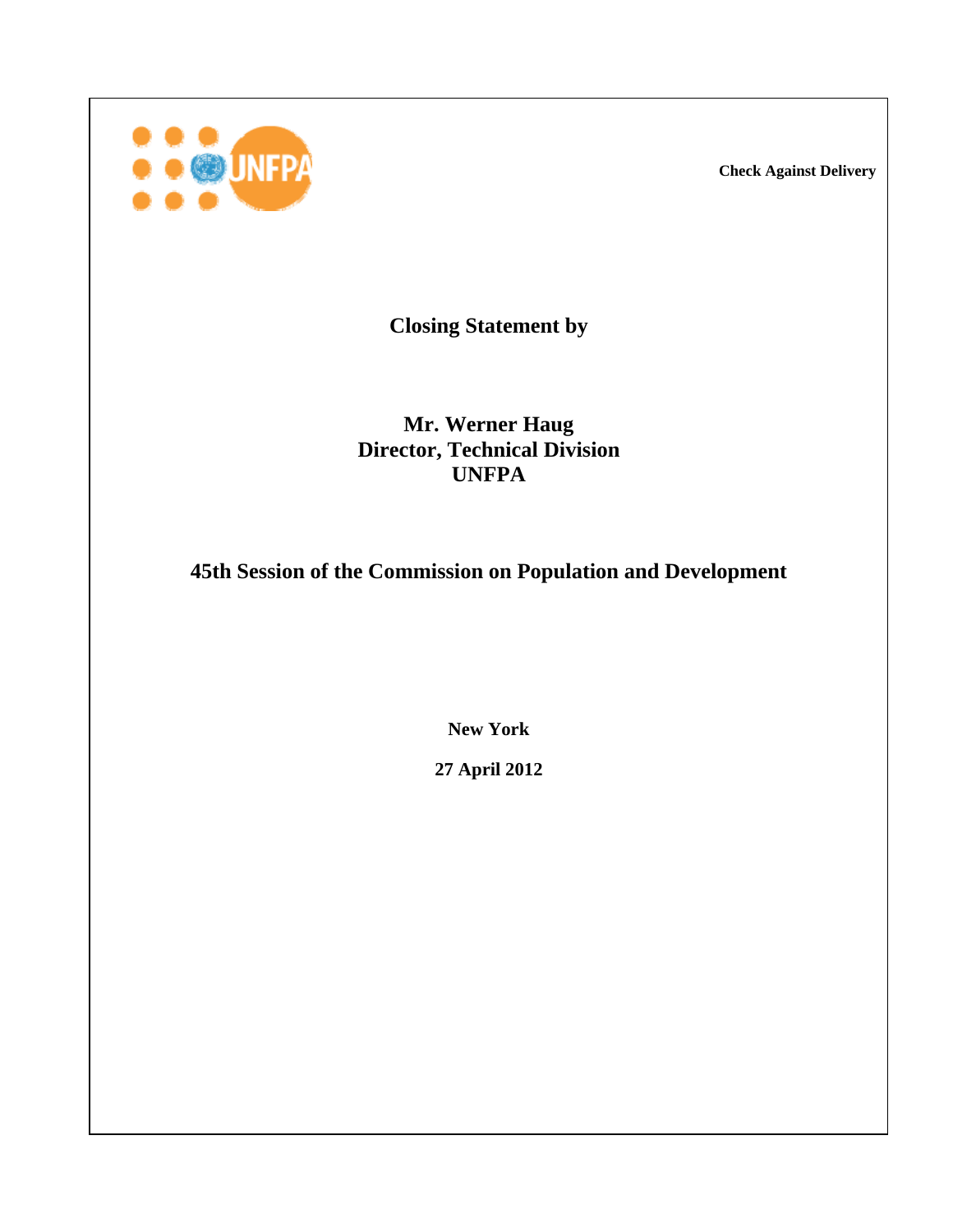Mr. Chair, Distinguished Delegates, Ladies and Gentlemen,

On behalf of the Executive Director of UNFPA, Dr. Babatunde Osotimehin, I wish to express our thanks to you, Mr. Chairman and to the Members of the Bureau for your leadership of the 45th session of the Commission. We would also like to thank the facilitator and members of the Informal Consultations for all the hard work that went into the negotiations and the drafting of the text. We appreciate the efforts of the Member States on reaching a compromise.

For the first time, the member states agreed to protect the human rights of adolescents and youth to have control over and decide freely and responsibly on matters related to their sexuality, including sexual and reproductive health; to protect and promote human rights and fundamental freedoms regardless of age and marital status; and to give the full attention to meeting the reproductive health service, information and education needs of young people.

We would like to express our sincere appreciation to the Distinguished Delegates for the active participation and their continued support for the mandate and role of UNFPA in the areas of population and development. We wish to express also our gratitude to the many Civil Society participants and in particular the young people for their contributions and active participation. Thanks also goes to the Secretariat and our colleagues at the Population Division for their contribution to the 45th Session of the Commission.

Mr. Chairman, this week the Commission addressed the important issue of Adolescents and Youth. We had the pleasure of having the UN Secretary General, Ban Ki‐Moon, address the Commission during its opening session on Monday and he reminded us that the Cairo Programme of Action is one of our most important internationally agreed paths to a better future for the world's youth and that we must be guided by its wisdom and carry out its recommendations.

We heard many success stories pointing to programmes that create a supportive environment for young people as they make the transition to adulthood; invest in young people; promote their rights and gender equality; provide access to sexual and reproductive health information and services; encourage their education and social integration; and support an enabling policy and legal framework for their participation as active citizens. But progress has been uneven, and these programmes need to be urgently scaled up and replicated. Because we also heard of the many challenges that still remain to ensure the rights and needs of young people are met. Young people in many parts of the world continue to face disproportionately high levels of poverty with many experiencing limited access to quality education, health services, including sexual and reproductive health services, decent work and opportunities to participate in society.

Our discussions this week and the experiences shared by the Distinguished Delegates clearly showed that we are aware of the urgency and committed to the cause. Together we must work to